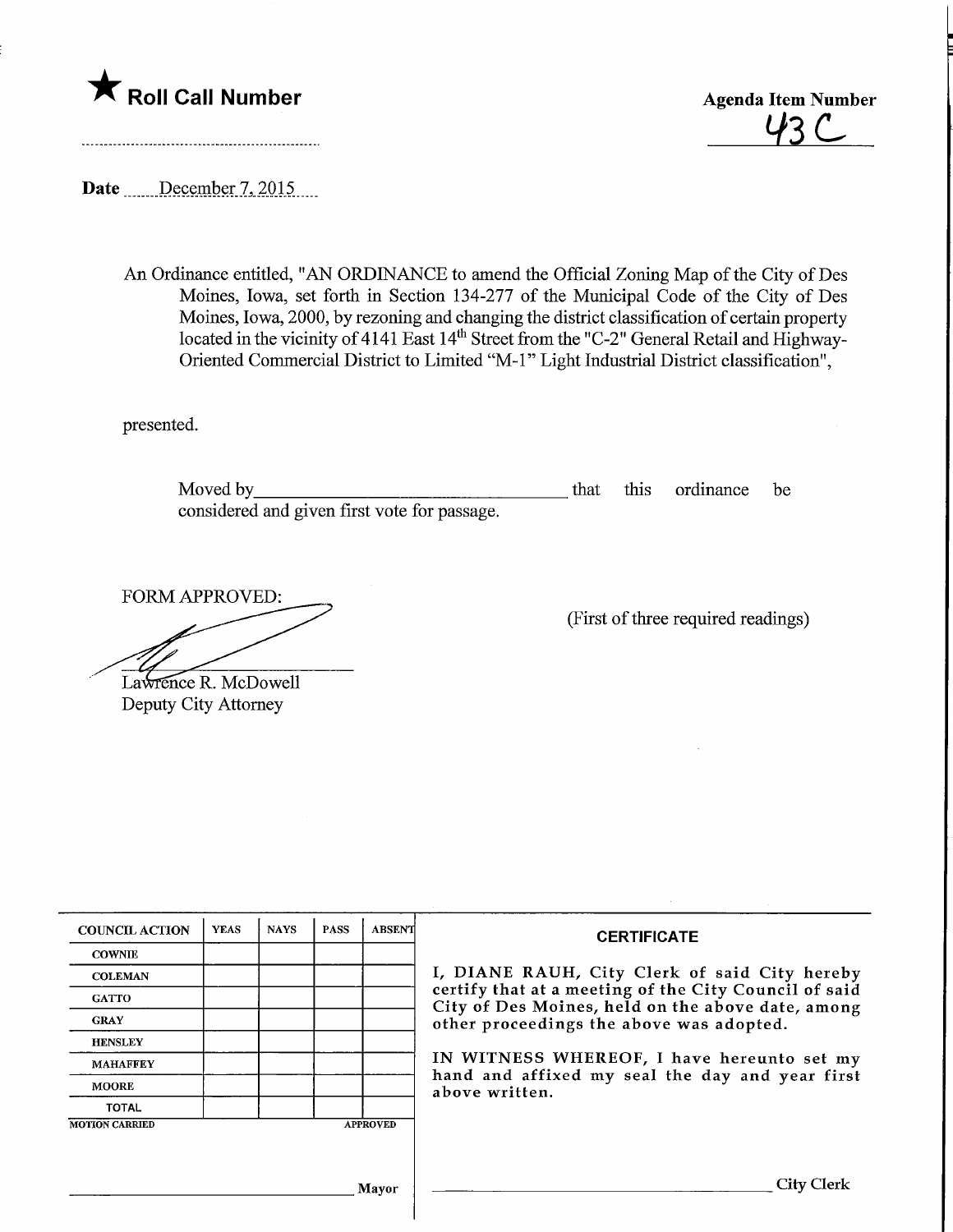| Prepared by:       | Lawrence R. McDowell, Deputy City Attorney, 400 Robert D. Ray Drive, Des Moines, IA |  |  |  |  |  |
|--------------------|-------------------------------------------------------------------------------------|--|--|--|--|--|
|                    | 50309 Phone: 515/283-4130                                                           |  |  |  |  |  |
| Return Address:    | City Clerk - City Hall, 400 Robert D. Ray Drive, Des Moines, IA 50309               |  |  |  |  |  |
| Title of Document: | City of Des Moines, Ordinance No.                                                   |  |  |  |  |  |
| Grantor/Grantee:   | City of Des Moines, Iowa                                                            |  |  |  |  |  |
| Legal Description: | See page 1, below.                                                                  |  |  |  |  |  |
|                    |                                                                                     |  |  |  |  |  |

## ORDINANCE NO.

AN ORDINANCE to amend the Official Zoning Map of the City of Des Moines, Iowa, set forth in Section 134-277 of the Municipal Code of the City of Des Momes, Iowa, 2000, by rezoning and changing the district classification of certain property located m the vicinity of 4141 East 14<sup>th</sup> Street from the "C-2" General Retail and Highway-Oriented Commercial District to Limited "M-l" Light Industrial District classification.

Be It Ordained by the City Council of the City of Des Moines, Iowa:

Section 1. That the Official Zoning Map of the City of Des Moines, Iowa, set forth in Section 134-277 of the Municipal Code of the City of Des Moines, Iowa, 2000, be and the same is hereby amended by rezoning and changing the district classification of certain property located in the vicinity of 4141 East  $14<sup>th</sup>$  Street, more fully described as follows, from the "C-2" General Retail and Highway-Oriented Commercial District to Limited "M-1" Light Industrial District

classification:

Beginning at a point 33 feet East and 25 feet South of the NW corner of the SW  $\frac{1}{4}$ of Section 24, Township 79 North, Range 24, West of the 5th P.M.; thence East along the South line of Aurora Avenue 200 feet; thence South 180 feet parallel to the East line of East 14th Street; thence West along a line parallel to the South line of Aurora Avenue 200 feet; thence North 180 feet to the Point of Beginning, now included in and forming a part of City of Des Moines, Polk County, Iowa, subject to road easement.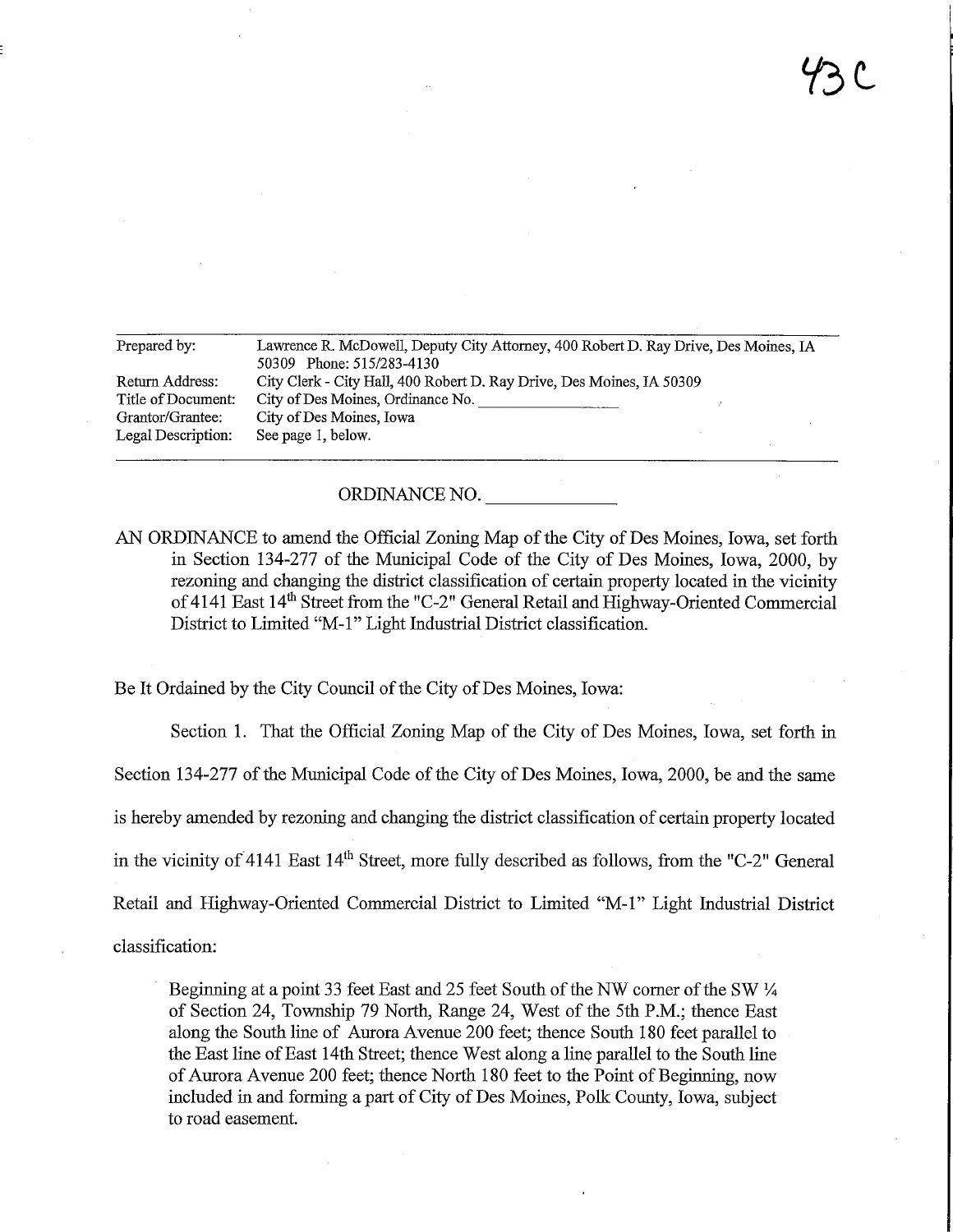Section 2. That this ordinance and the zoning granted by the terms hereof are subject to the following imposed additional conditions which have been agreed to and accepted by execution of an Acceptance of Rezoning Ordinance by the owners of said property and are binding upon the owners and their successors, heirs, and assigns as follows:

- (1) Only the following uses of land and structures shall be permitted on the property:
	- a) Any use allowed in and as restricted in the "C-2" District, except the following uses which shall be prohibited upon the Property:
		- 1) Adult entertainment businesses.
		- 2) Taverns and nightclubs.
		- 3) Off-premises advertising signs.
		- 4) Liquor stores/package goods store for the sale of alcoholic beverages.
		- 5) Pawn brokerages.
		- 6) Delayed deposit services.
	- b) Warehousing and outdoor contractor storage yard.
- (2) Any change in occupancy for the building or the land is subject to compliance with all Building and Fire Codes.
- (3) Any outdoor storage shall comply with requirements in Sec. 134-1087(4) of the Zoning Ordinance, and shall be screened from public street views.
- (4) Any overhead doors on any principal or accessory building shall not directly face public streets, unless determined by the Community Development Director that no other reasonable location for the overhead doors exist and that they are adequately designed in such a manner that their visual impact would be minimal.
- (5) Any development of the property shall comply with the City's Landscaping Standards applicable in a "C-2" District.

Section 3. This ordinance shall be in full force and effect from and after its passage and

publication as provided by law.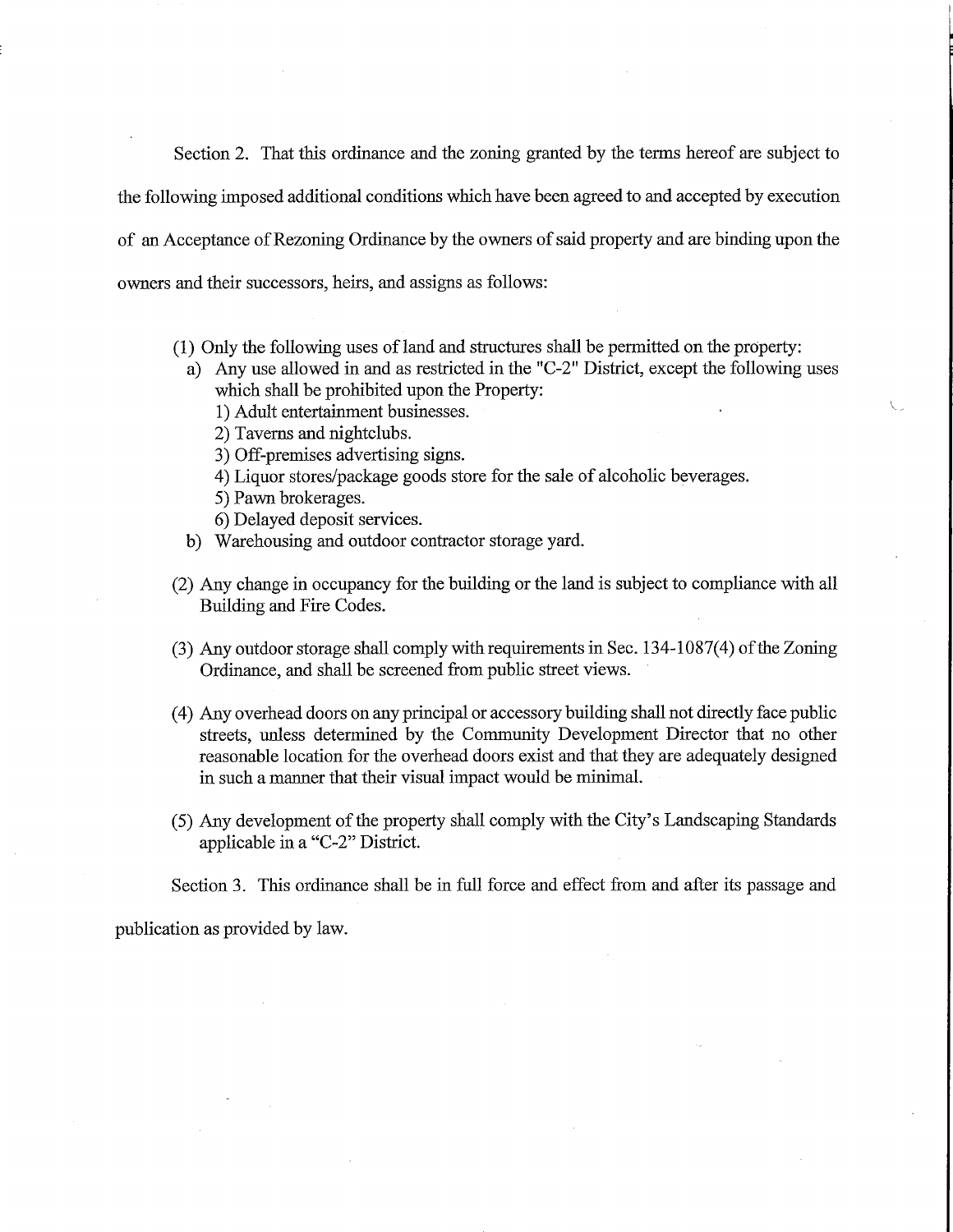Section 4. That the City Clerk is hereby authorized and directed to cause certified copies of the Acceptance of Rezoning Ordinance, this ordinance, vicinity map and proof of publication of this ordinance to be properly filed in the office of the County Recorder of the county in which the subject property is located.

FORM APPROVED:

Lawrence R. McDowell Deputy City Attorney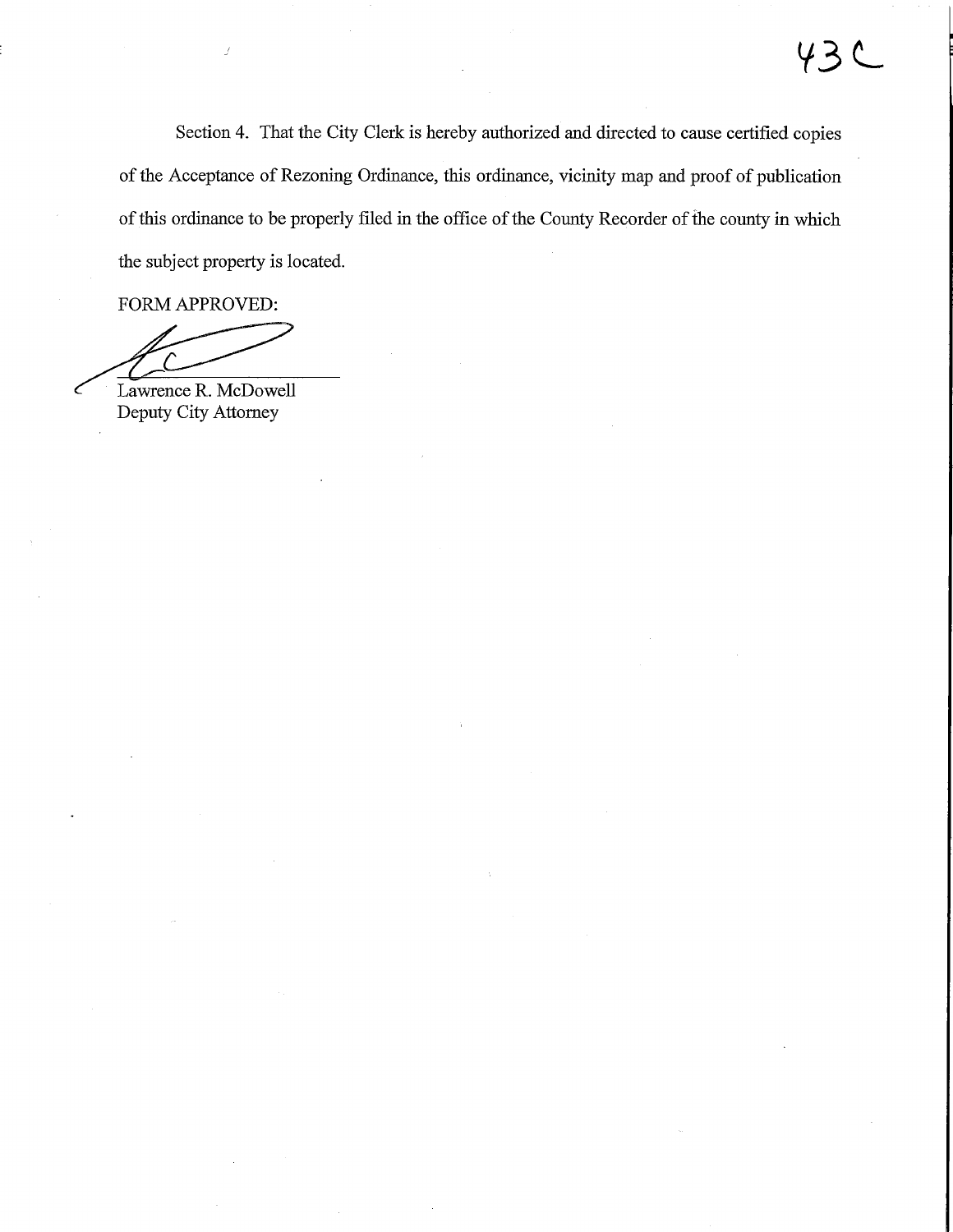| Prepared by:       | Lawrence R. McDowell, Deputy City Attorney, 400 Robert D. Ray Drive, Des Moines, IA<br>Phone: 515/283-4530<br>50309                                                                                                                                                                                                                                                                                                                                                                                                                         |  |  |  |  |
|--------------------|---------------------------------------------------------------------------------------------------------------------------------------------------------------------------------------------------------------------------------------------------------------------------------------------------------------------------------------------------------------------------------------------------------------------------------------------------------------------------------------------------------------------------------------------|--|--|--|--|
| Return Address:    | City Clerk - City Hall, 400 Robert Ray Dr., Des Moines, IA 50309                                                                                                                                                                                                                                                                                                                                                                                                                                                                            |  |  |  |  |
| Taxpayer:          | No change                                                                                                                                                                                                                                                                                                                                                                                                                                                                                                                                   |  |  |  |  |
| Title of Document: | Acceptance of Rezoning Ordinance                                                                                                                                                                                                                                                                                                                                                                                                                                                                                                            |  |  |  |  |
| Grantor's Name:    | Imperial Properties, Inc. (Owner)                                                                                                                                                                                                                                                                                                                                                                                                                                                                                                           |  |  |  |  |
| Grantee's Name:    | City of Des Moines, Iowa                                                                                                                                                                                                                                                                                                                                                                                                                                                                                                                    |  |  |  |  |
| Legal Description: | Beginning at a point 33 feet East and 25 feet South of the NW corner of the SW ¼ of Section<br>24, Township 79 North, Range 24, West of the $5th$ P.M.; thence East along the South line of<br>Aurora Avenue 200 feet; thence South 180 feet parallel to the East line of East 14th Street;<br>thence West along a line parallel to the South line of Aurora Avenue 200 feet; thence North<br>180 feet to the Point of Beginning, now included in and forming a part of City of Des Moines,<br>Polk County, Iowa, subject to road easement. |  |  |  |  |

 $43C$ 

## ACCEPTANCE OF KEZONING ORDINANCE

The undersigned hereby state, warrant and agree as follows:

1. That Imperial Properties, Inc. is the sole tideholder of the Property locally known as 4141 East 14<sup>th</sup> Street and legally described above.

2. That in the event the City of Des Moines, Iowa, acts to rezone the Property from the "C-2" General Retail and Highway-Oriented Commercial District to Limited "M-1" Light Industrial District to atlow use of the property for light industrial uses, we agree and accept on behalf of the owners to the imposition of the following conditions to run with the land and be binding upon all successors, heirs and assigns as part of the ordinance so rezoning the Property:

(1) Only the following uses of land and structures shall be permitted on the property:

a) Any use allowed in and as restricted in the "C-2" District, except the following uses which shall be prohibited upon the Property:

1) Adult entertainment businesses.

2) Taverns and nightclubs.

3) Off-premises advertising signs.

4) Liquor stores/package goods store for the sale of alcoholic beverages.

5) Pawn brokerages.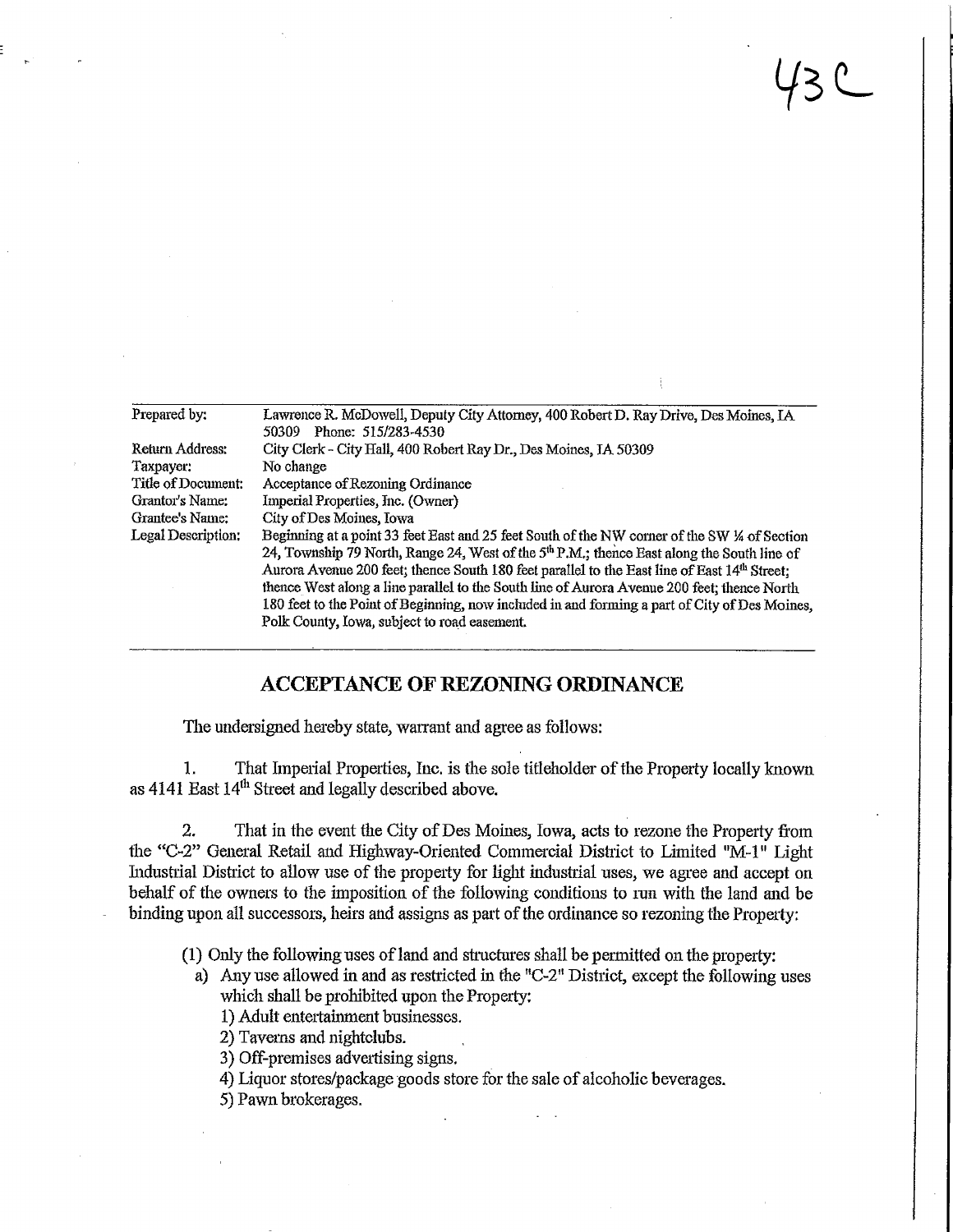Acceptance of Rezoning Ordinance Page 2 of 3

6) Delayed deposit services.

- b) Warehousing and outdoor contractor storage yard.
- (2) Any change in occupancy for the building or the land is subject to compliance with all Building and Fire Codes.
- (3) Any outdoor storage shall comply with requirements m Sec. 134-1087(4) of the Zoning Ordinance, and shall be screened from public street views.
- (4) Any overhead doors on any principal or accessory building shall not directly face public streets, unless detenmned by the Community Development Director that no other reasonable location for the overhead doors exist and that they are adequately designed in such a manner that their visual impact would be minimal.
- (5) Any development of die property shall comply with the City's Landscaping Standards applicable in a "C-2" District.

3. A certified copy of the rezoniug ordinance shall be attached hereto, and a certified copy of this document and the rezoning ordinance shall be recorded by the City in the land records of the County Recorder to memorialize the rezoning of the Property as identified above.

4. That in the event any portion of the Property is hereafter rezoned to a district classification different from Limited "M-l" Light Industrial District, then this Acceptance shall be immediately terminated as applied to the real estate so rezoned on the effective date of such rezoning, and the conditions agreed to herein shall be rendered null and void, provided, if there be any such rezoning to a more restricted zoning classification, any then legal actual use of such real estate shall become a legal non-conforming use,

The words and phrases herein, including acknowledgment hereof, shall be construed as in the singular or plural number, and as masculine or feminine gender, according to the context.